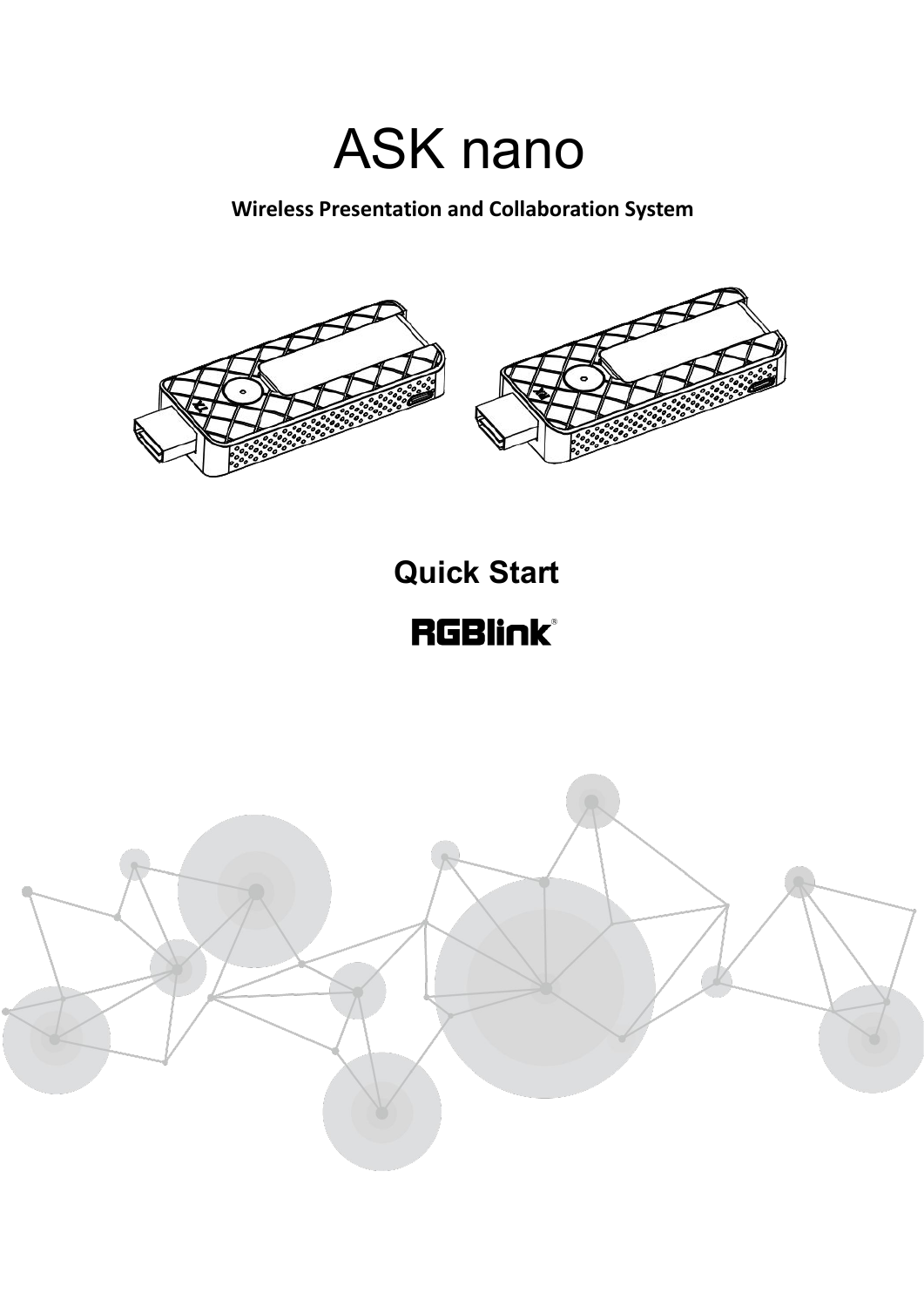## Interface



| <b>TX Illumination</b> |                             |   |                           |
|------------------------|-----------------------------|---|---------------------------|
|                        | HDMI interface, connect   2 |   | Projection key            |
|                        | computer or other           |   |                           |
|                        | devices with HDMI           |   |                           |
|                        | Indicator light             | 4 | Micro USB Power interface |



| <b>RX Illumination</b> |                         |   |                           |
|------------------------|-------------------------|---|---------------------------|
|                        | HDMI interface, connect |   | Mode switch key, switch   |
|                        | display or projector    |   | TX/DLNA/AirPlay Mode and  |
|                        |                         |   | Miracast Mode             |
|                        | Indicator light         | 4 | Micro USB power interface |
|                        |                         |   |                           |

## Indicator light

|             | <b>Illumination</b>                  |
|-------------|--------------------------------------|
| Light Red   | TX is on open                        |
| Flash Blue  | Waiting for the connection           |
| Static Blue | Successful connection and projection |

| RX                      | <b>Illumination</b>                     |
|-------------------------|-----------------------------------------|
| <sup>1</sup> Flash Blue | RX is power on and ready for projection |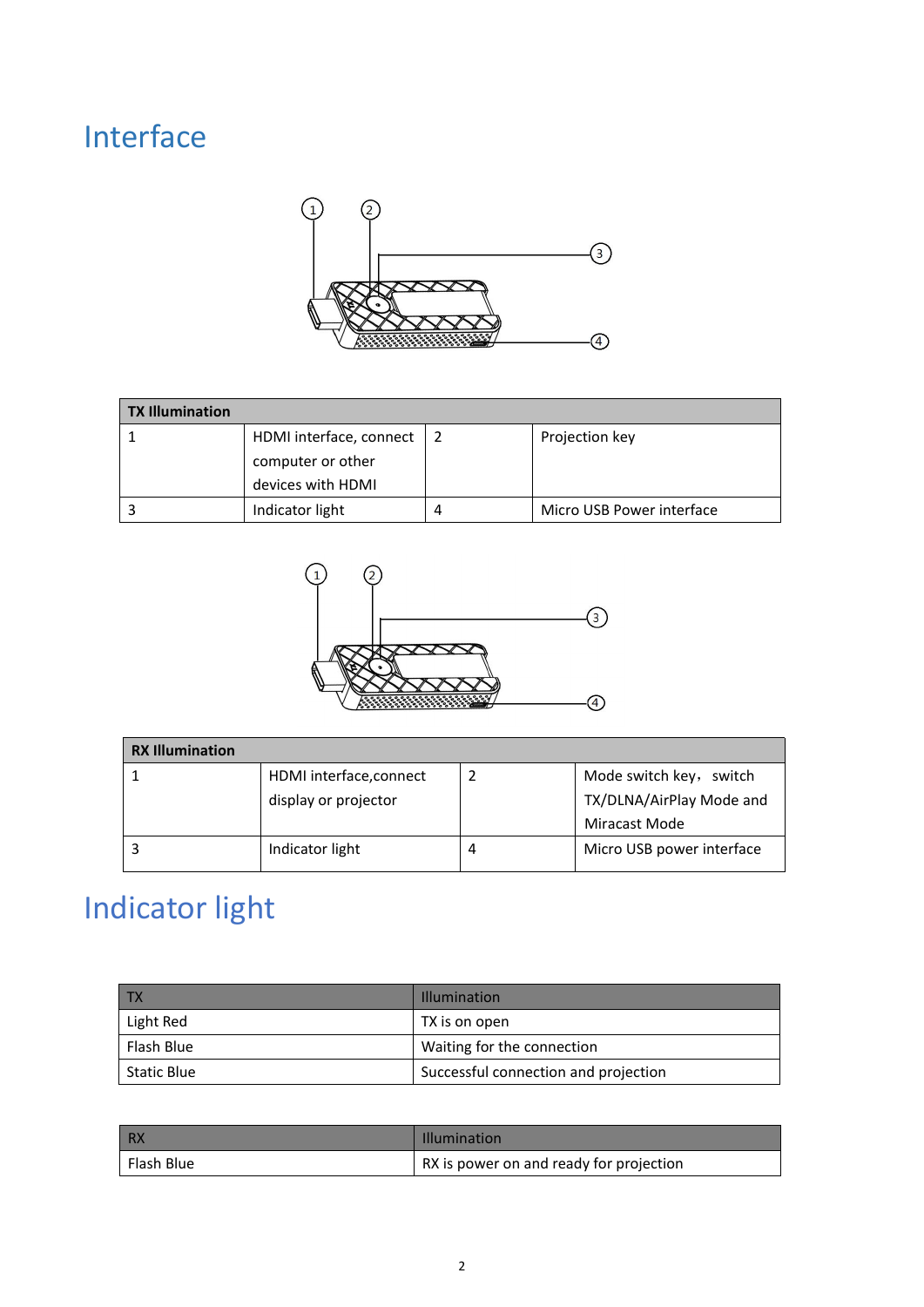## Install Your Product

## Pairing of TX and RX

Before delivery, each ASK nano set has been paired , but when extra TX are required, following steps are the method for users to finish TX/RX pairing.

- (1) If you want to determine whether TX and RX have been paired:
- ① Powered on RX and TX(power RX up firstly),connect RX to HDMI port of the display;
- ② TX and RX will be pairing automatically and the indicator will turn into purple after 5 seconds.
- (2) If you want to **re-pair** the paired ones:
- ① Powered on RX and TX(power RX up firstly),connect RX to HDMI port of the display;
- ② Press the TX button for 5 seconds to clear the previous pairing information;
- ③ Re-plug TX and wait for2 seconds,the indicator of TX will turn from red to blue,and the corresponding screen
- on the RX will display "TX paired OK";
- ④ After successful pairing, the indicator light on the TX will turn into static purple.

**Note:**TX will auto pair to the closest RX,so once you will do the pairs,please make sure the dedicated RX to be closed to be paired TX.

## Receiver Installation (RX)

1.Power on the RX via microUSB to USB cable and power adapter

2.Connect HDMI port of RX to display, TV or projector.

**Note:** RX must be Powered on.Power adapter should be supported by users.



## Transmitter Installation  $(TX)$

1. Connect the TX's HDMI to the PC's HDMI

2. The red light is on, and then the blue light turns flashing when TX is ready to stream.

3. Touch the projection key to start projecting and the LED indicator become static blue, meaning the casting is successful.



**Note**:If projection is unsuccessful,unplug the TX, and supply power to TX's HDMI port via microUSB-USB cable and power adapter,then connect TX's HDMI port to the PC's HDMI port again,touch the projection key to project.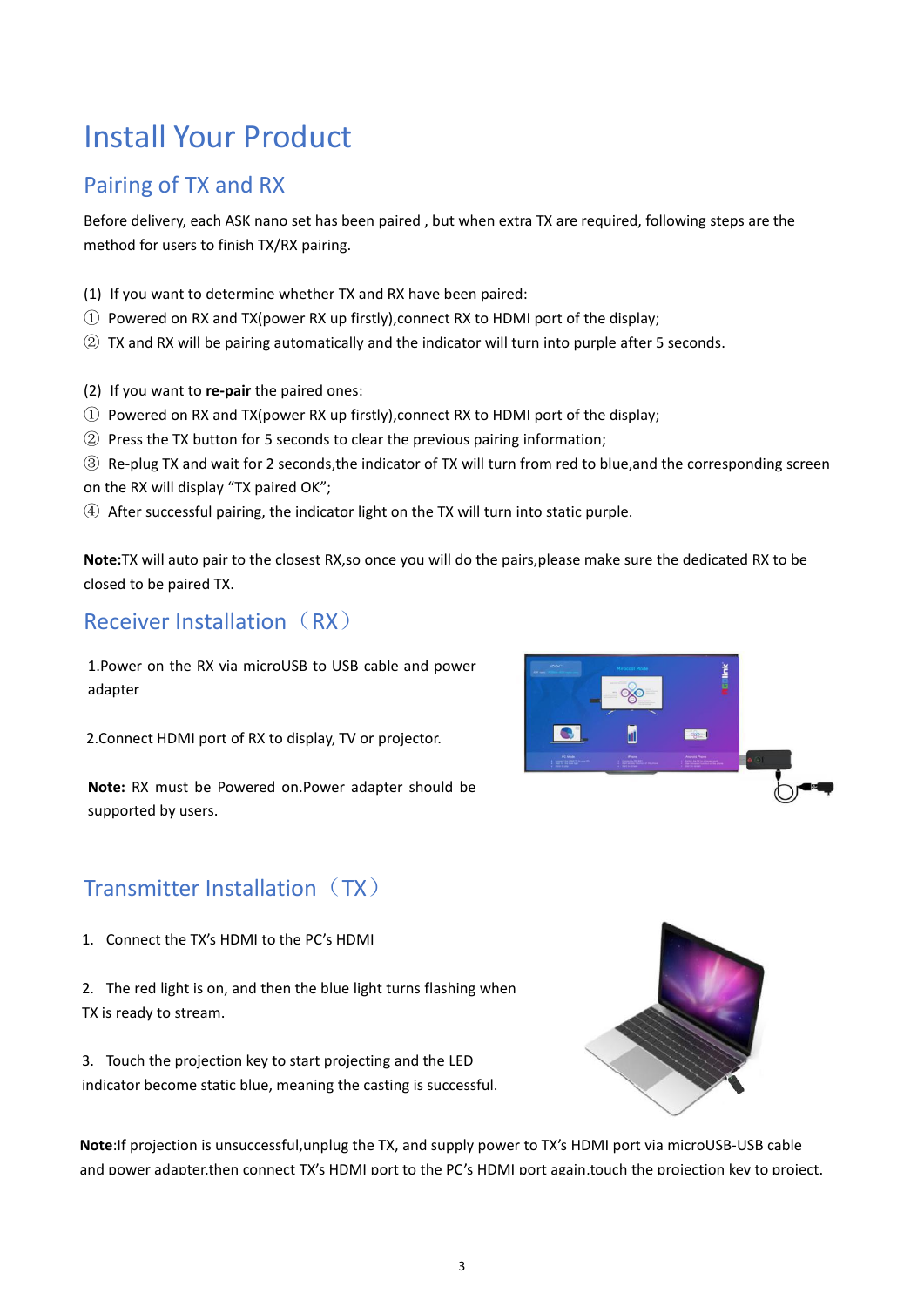## Screen Projection

## Computer Screen Projection by TX

Connect TX's HDMI to Windows or macOS computer's HDMI.If it can not project,then power on TX,and the indicator light turns red to flashing blue.Touch the projection key lightly, the screen of the computer will be projected to the screen of RX , press the key again, the screen projection will exit.

## Phone Screen Projection

#### **Apple**

Select two modes of iPhone projection: "Mirror" and "Streaming" which can be done on the web menu. As mentioned in 3.1.5 AirPlay screen selection.Both modes should connect the RX's hotspot in TX/DLNA/AirPlay Mode.

1. Search RX's own hotspot in Settings. The WIFI name is usually ASK Nano-XXXXXX, and the initial password is 12345678 or check the password displayed on the standby interface of RX.

2. Click "Screen Mirroring" in general Settings to project the screen onto the larger screen.



### **Android**

#### **Situation 1:**

Android phones have two projection modes, Miracast Mode and TX/DLNA/AirPlay Mode.

The way to switch between the two modes is to lightly touch the mode switch key on the RX.

In TX/DLNA/AirPlay Mode, An Android phone can display a picture and video, and in Miracast mode, an Android phone can display the actual picture of the mobile phone.

#### **TX/DLNA/AirPlay Mode**

In this mode, the screen projection method of Android phones is the same as that of iPhone phones, both of which need to be connected to the hotspot of RX. The specific Steps are as follows:

1. Search RX's own hotspot in Settings. The WIFI name is usually ASK Nano-XXXXXX, and the initial password is 12345678 or check the password displayed on the standby interface of RX.

2. Click "Wireless Projection" in general Settings to project the screen onto the larger screen.

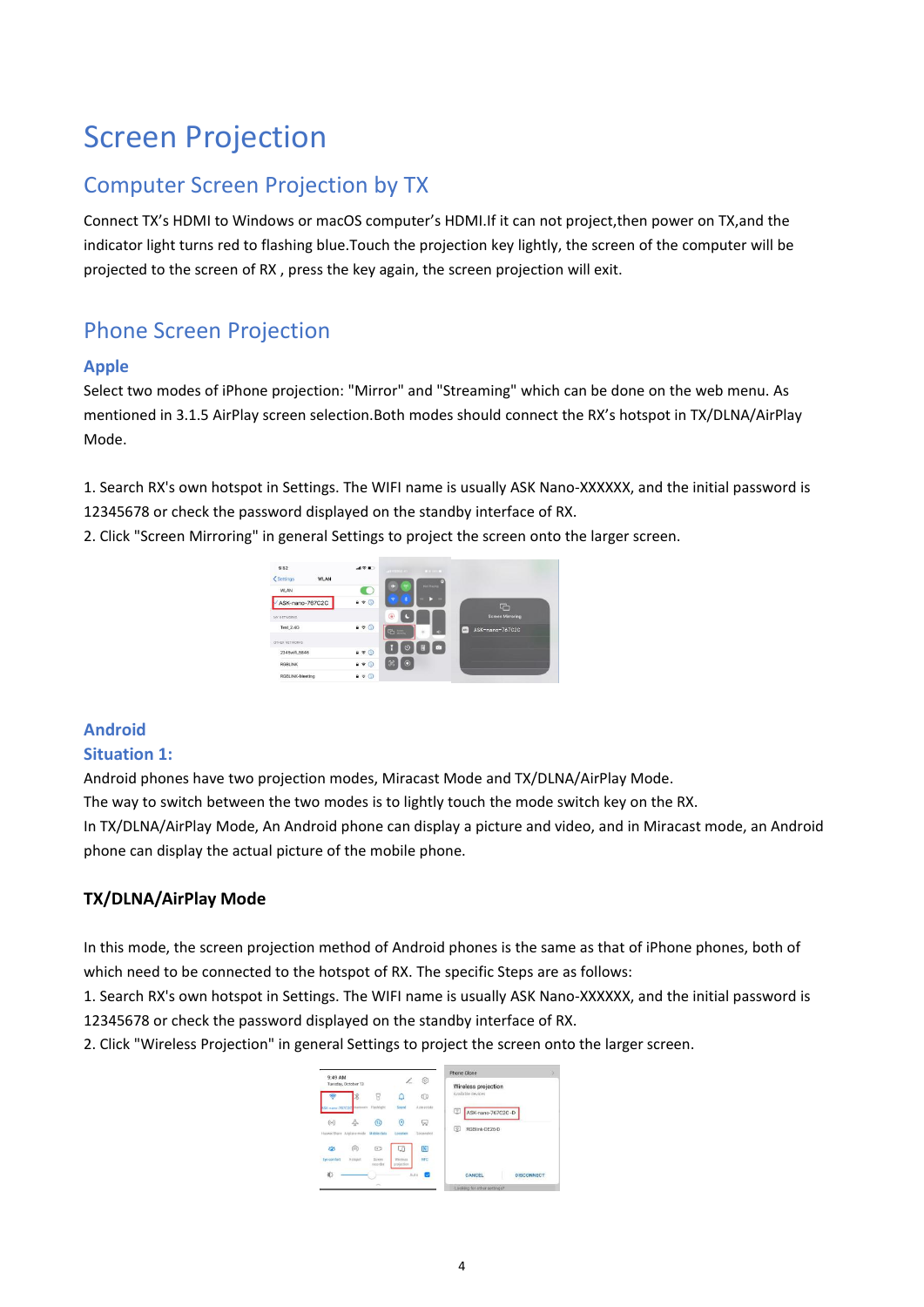#### **Miracast Mode**

The screen projection step of Android phones in Miracast mode is as follows:

1. Touch the Mode Switch Key on the RX to enter Miracast Mode. The screen on the RX displays "Miracast Mode".

2. Open "Wireless Projection" in the general list, and select ASK nano device from the list.

**Note:** When clicking "Wireless Projection", select "Yes" on WLAN setting, and the mobile phone does not need to be connected to any LAN WIFI.

#### **Situation 2**

Users can select the wiring to connect power and RX . If using the wiring, Android phone can project the current image of the phone without switching mode.



Operation steps are as follows:

1. Connect RX's micro USB port and power with 2.4G wireless cable;

2. Search RX's own hotspot in Settings. The WIFI name is usually ASK Nano-XXXXXX, and the initial password is 12345678 or check the password displayed on the standby interface of RX.

3. After connection,open "Wireless Projection" in the general list, and select ASK nano from the list to project the current image of phone.

#### MENU

After RX is connected to big screen, the screen enters homepage,which will be set in English by default. Users can switch the language to English in web page menu.



The steps to the menu as follow:

1. Select the RX hotspot of your mobile phone or computer from the WIFI connection as shown above; RX hotspot name : ASK Nano-767C2C; Password : 12345678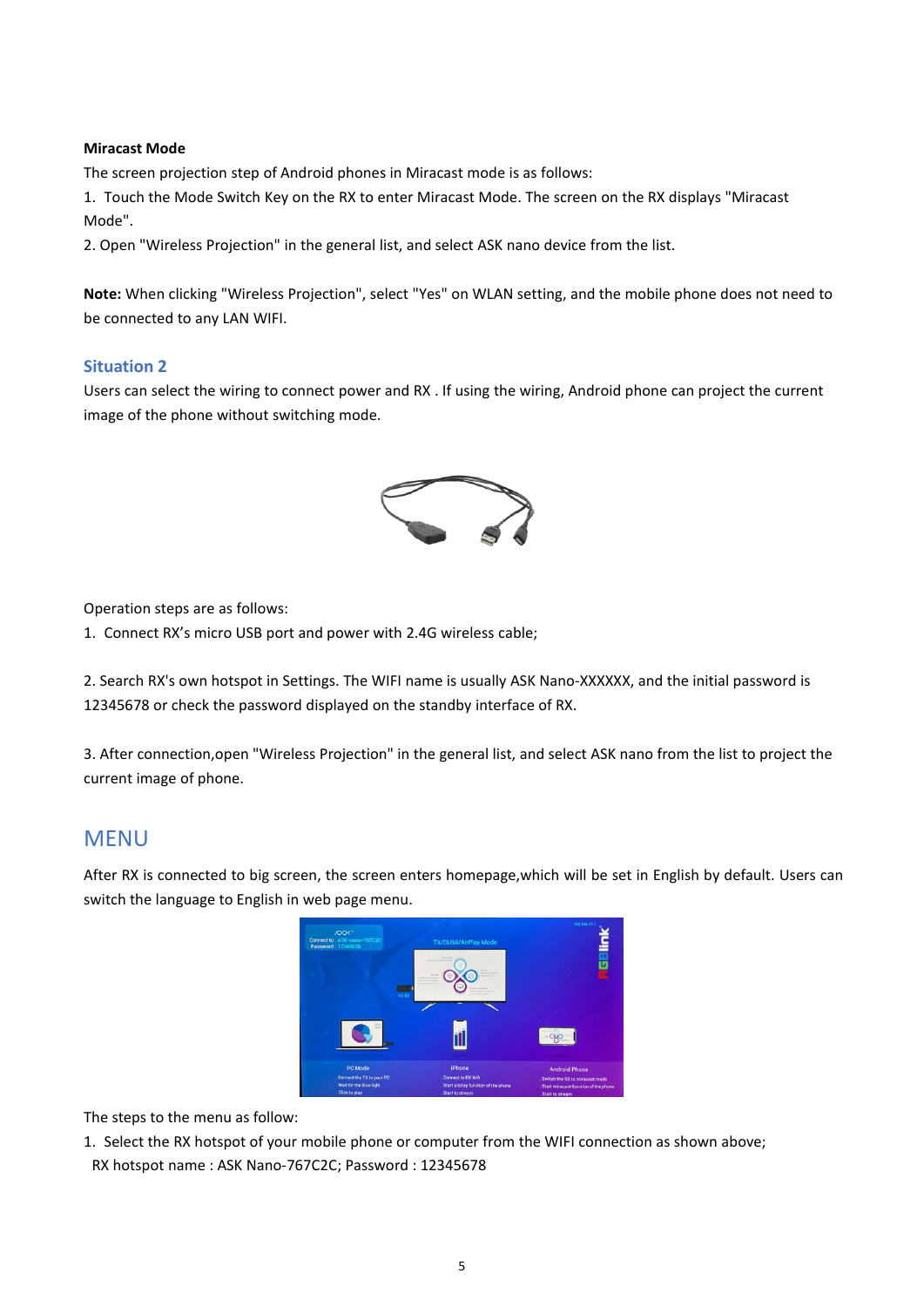2. After connection, input the IP of RX in the web site bar on your phone and computer, as shown in the figure above: 192.168.49.1;

**Note:** Different systems display different interfaces. In case of problems such as abnormal size of interface ICONS and blue background, users can clear browser data before entering the web page. 3. Enter the web menu.

### Switch the Language



Click the Language bar and select Chinese from the drop-down menu. The device will restart automatically

### Add Wireless Network

| Add WiFi                               | $\sqrt{6}$     | Test_2.4G          |
|----------------------------------------|----------------|--------------------|
| Language                               | (Fa            | <b>RGBLINK</b>     |
| <b>Screen Position</b><br>Airplay Mode | $\sqrt{6}$     | H./X-market        |
| <b>Meeting Inviation</b>               | $\overline{6}$ | HJX-Chief          |
|                                        |                | <b>Add Network</b> |

Click "Add WIFI" and select the network to be added from the WIFI list. After joining the network, the screen of RX will display the name of the LAN and the IP address

### Screen Position



Click "Screen Position" to zoom in or zoom out the display on the RX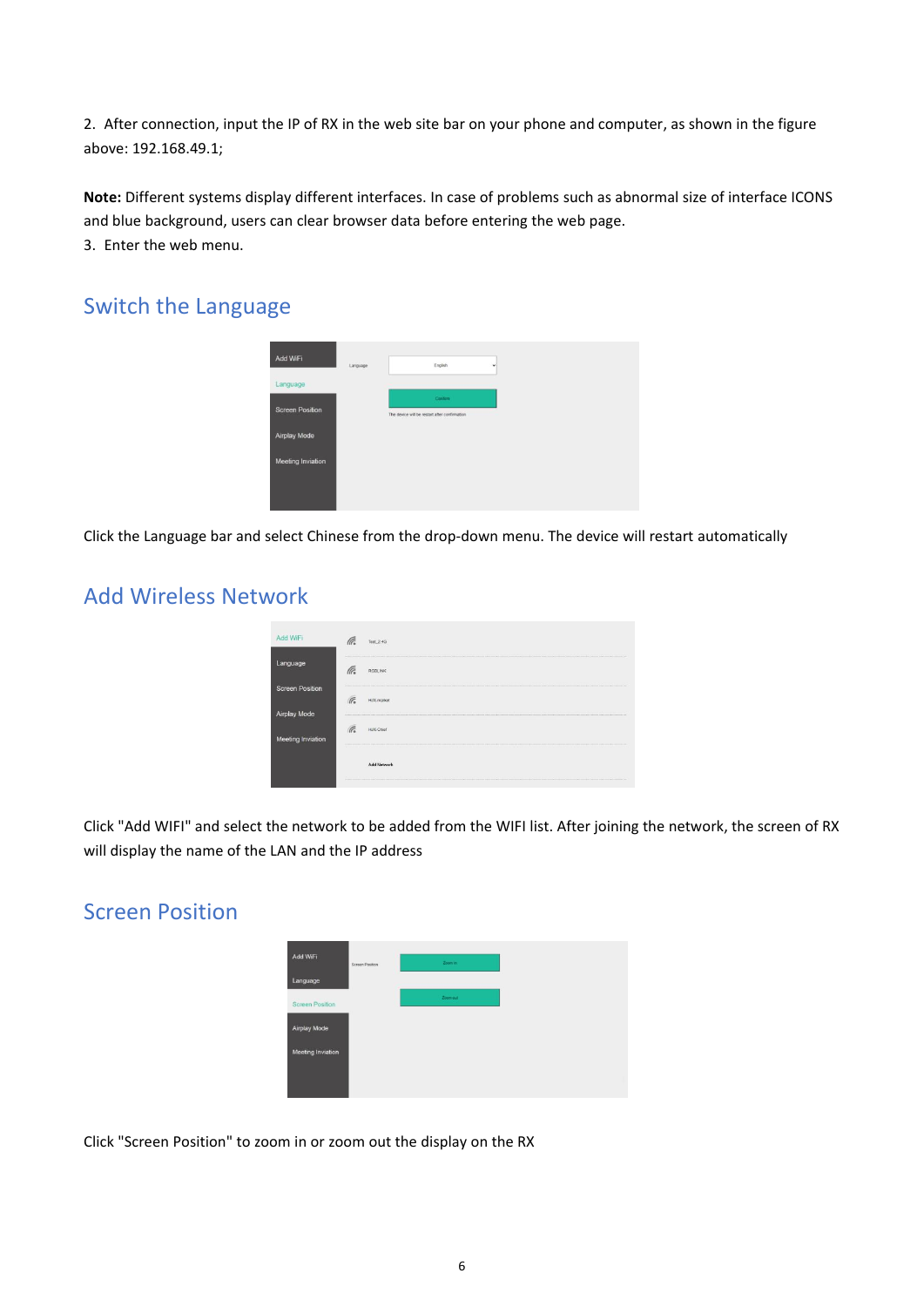## Airplay Mode

For devices that support AirPlay, you can select the screen projection mode of "Mirror" or "Streaming."



The difference between "Mirror" and "Streaming" is that " Mirroring" casts the image of the current phone, while "streaming" means that when using iQIYI, Tencent and other video software to play the video, it will get the video address for playing.

Please check the technical support on Apple's official website for the specific AirPlay "Streaming" and "Mirror" operation: <https://support.apple.com/zh-cn/HT204289>

### Meeting Invitation

| Add WiFi               | Meeting Status | Close Meeting Invitation |   |  |
|------------------------|----------------|--------------------------|---|--|
| Language               | Meeting Name   |                          |   |  |
| <b>Screen Position</b> | Start Time     | 年/月/日 ---                | Θ |  |
| Airplay Mode           | End Time       | 年/月/日 ---                | 同 |  |
| Meeting Inviation      | Meeting Topics | Control                  |   |  |
|                        |                |                          |   |  |

Click "Meeting Invitation",open Meeting Invitation in Meeting Status, and fill in the Meeting Name,Start Time,End Time and Meeting Topics(up to eight topics),then click Confirm,the information will show on the top right corner of the screen.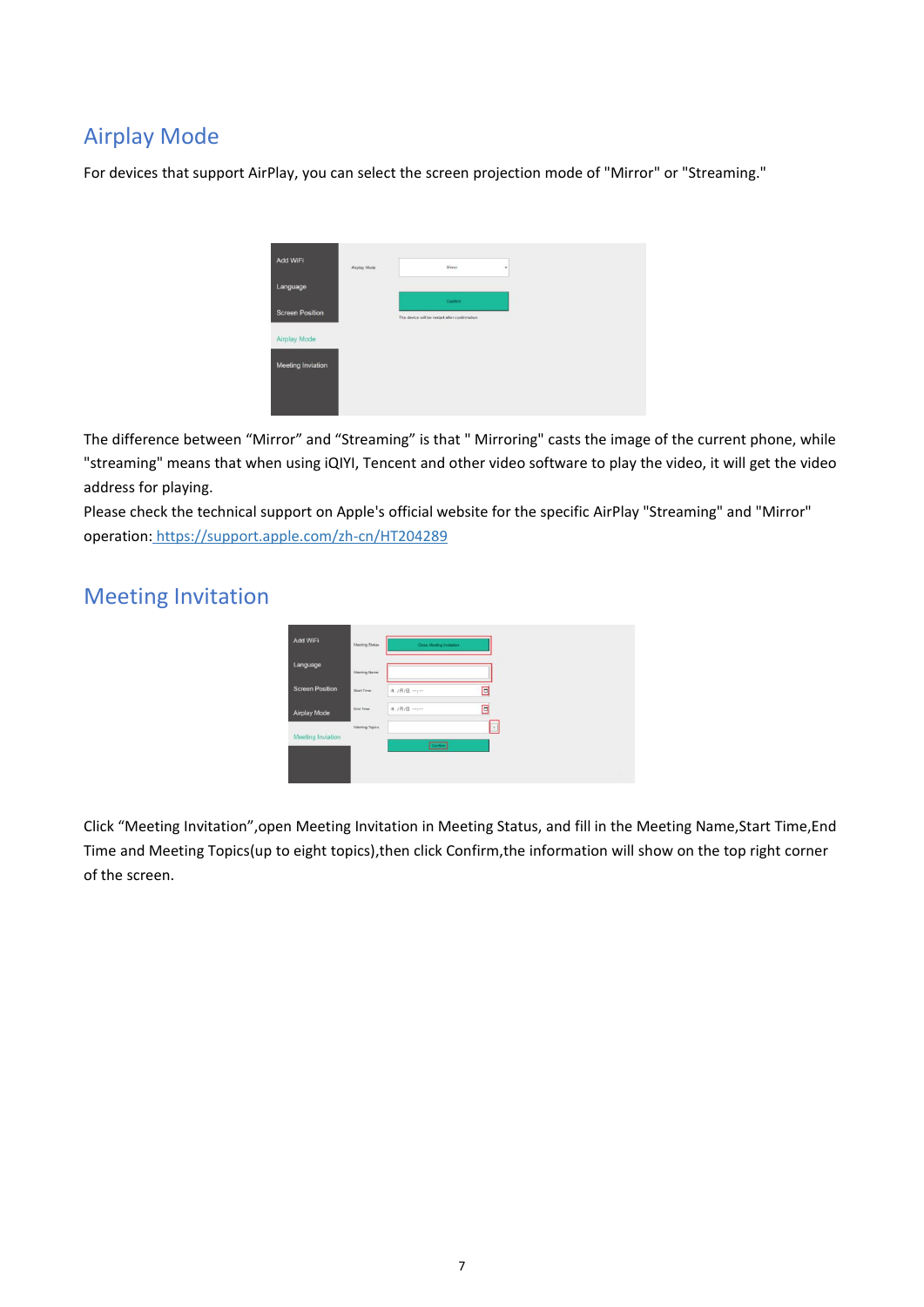## FAQ **FAQ**

#### **1. What if the pairing of TX and RX fail?**

A: **Situation 1:**First, determine which mode RX is in. If RX power supply via common USB cable (It does not need to consider this problem if 2.4G wireless cable is used), then RX must be in TX/DLNA/ Airplay mode before pairing. If RX is in Miracast mode, touch RX button to switch the mode.

**Situation 2:** TX should be powered on because some HDMI input source is underpowered

#### 2. Why does higher higher latency and picture distortion happened on signal transmission via ASK nano than **HDMI cable?**

A: Wireless transmission is a process of signal encoding and decoding,therefore,signal latency and picture distortion is unavoidable.

#### **3. How to switch language between Chinese and English?**

A: Set in ASK nano WEB page:connect ASK nano RX hotspot firstly->click Language menu->select Chinese or English.

#### **4. Where to download upgrade firmware?**

A: All devices will be upgraded before delivery,so you don't need to upgrade by yourselves.

#### **5. Should TX and RX be re-paired after receiving?**

A: TX and RX will be paired before delivery.But if you order extra TX,then TX and RX should be paired by yourselves.The steps as follows: Powered on TX and RX->Long press the projection key on TX to clear previous pairing->re-powered TX again,light on TX turns from red to blue,and then purple,which means the pairing is successful.

#### **6. What if Android phone projection does not work?**

A: **Method 1:** Powered on RX via 2.4G wireless cable firstly,connect to ASK nano hotspot after TX exit projection,and then click Wireless Projection to cast image.

**Method 2:** Power on RX via micro USB cable firstly,press RX projection key to switch Miracast Mode,and connect ASK nano hotspot,click Wireless Projection to cast image.